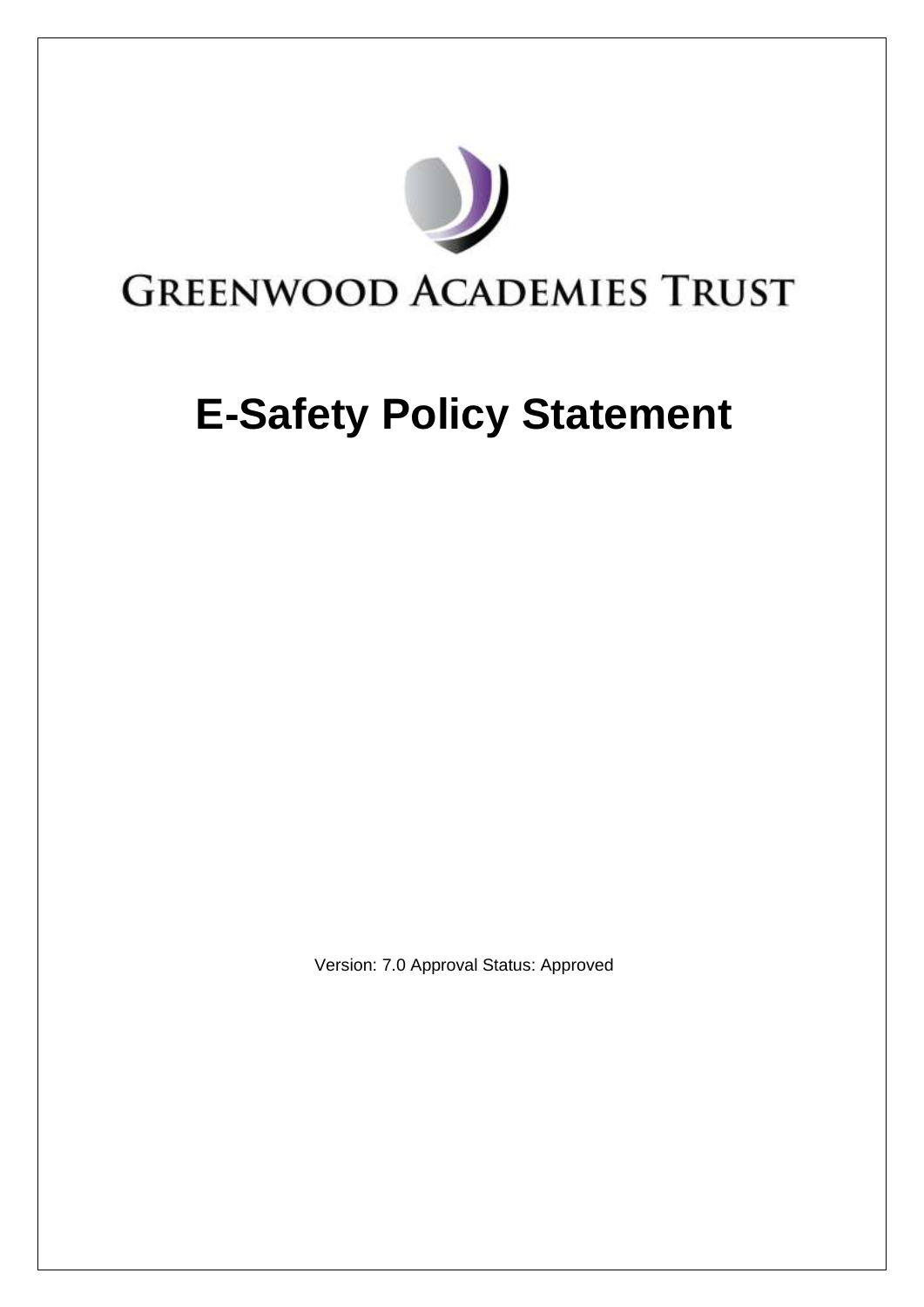### **Table of Contents**

| 5. Unsuitable or Inappropriate Activities/Responding to Incidents of Misuse  4 |  |
|--------------------------------------------------------------------------------|--|
|                                                                                |  |

#### **Introduction**

The Greenwood Academies Trust recognises the benefits and opportunities which new technologies offer to teaching and learning. We provide internet access to all learners and staff and encourage the use of technologies in order to enhance skills, promote achievement and enable lifelong learning. However, the accessibility and global nature of the internet and different technologies available mean that we are also aware of potential risks and challenges associated with such use.

Our approach is to implement appropriate safeguards within the Trust and its academies, while supporting staff and students to identify and manage risks independently and with confidence. Whilst regulation and technical solutions are very important, their use must be balanced by educating students to take a responsible approach. The education of students in e-safety is therefore an essential part of the Trusts' e-safety provision. Children and young people need the help and support of the academy to recognise and avoid e-safety risks and build their resilience. We believe this can be achieved through a combination of security measures, training, guidance and implementation of our policies. In furtherance of our duty to safeguard students, we will do all that we can to make our students and staff stay e-safe and to satisfy our wider duty of care. E-safety will be a focus in all areas of the curriculum and staff should take active steps to reinforce e-safety messages across the curriculum.

This E-safety policy should be read alongside other relevant Trust policies, including Safeguarding, Acceptable Use, Anti Bullying and the Disciplinary procedure.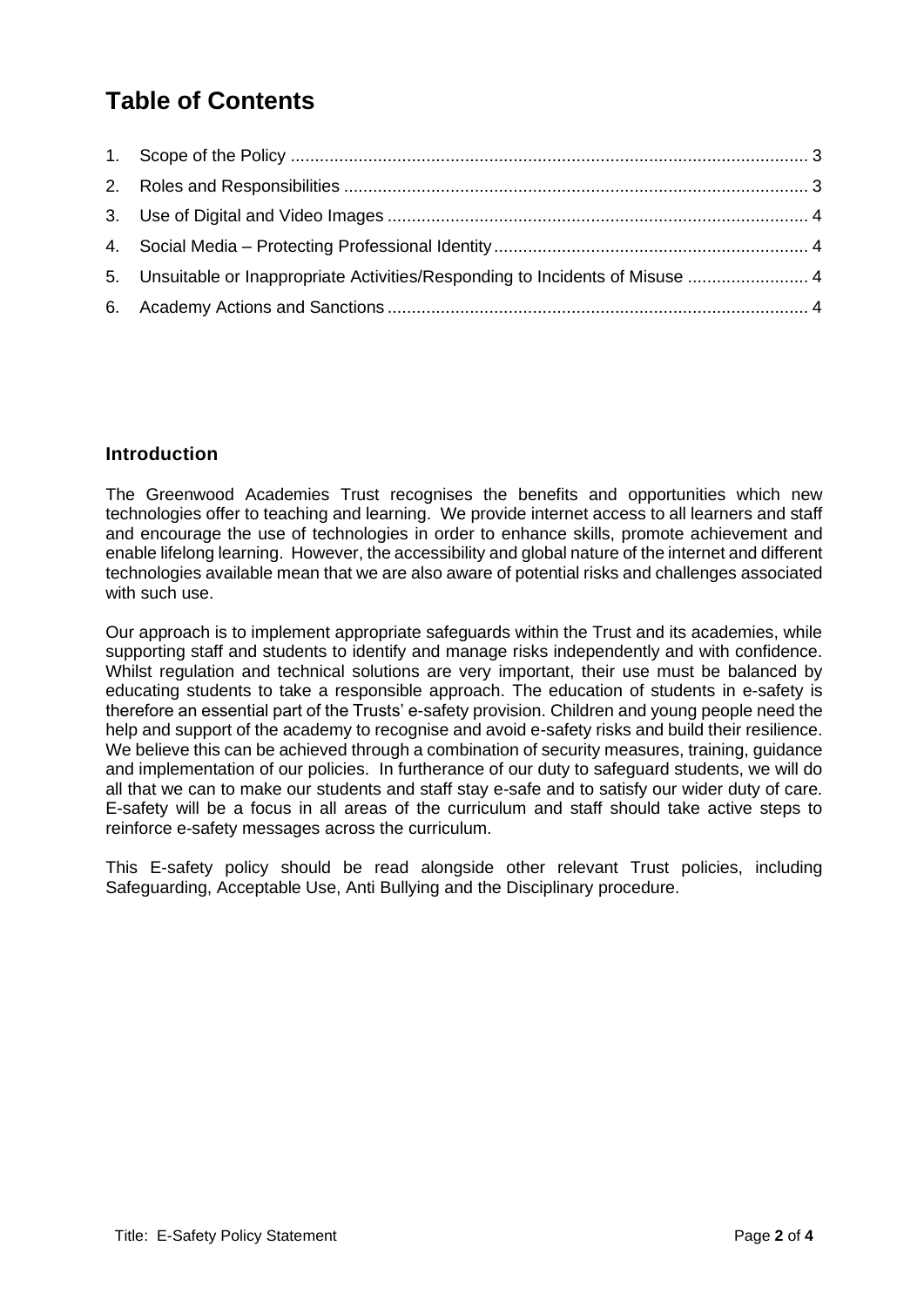#### <span id="page-2-0"></span>**1. Scope of the Policy**

This policy applies to all members of the Academy community (including staff, pupils, volunteers, parents/carers, visitors and community users) who have access to and are users of Academy ICT systems, both in and out of the Academy.

The Education and Inspections Act 2006 empowers Principals, to such extent as is reasonable, to regulate the behaviour of pupils when they are off the Academy site and empowers members of staff to impose disciplinary penalties for inappropriate behaviour. This is pertinent to incidents of cyber-bullying or other e-safety incidents covered by this policy, which may take place outside of the Academy but are linked to membership of the Academy. The 2011 Education Act increased these powers with regard to the searching for and confiscation of electronic devices and the deletion of data. In the case of both Acts, action can only be taken over issues covered by the published Behaviour Policy.

The Academy will deal with such incidents within this policy and associated behaviour and antibullying policies and will, where known, inform parents/carers of incidents of inappropriate esafety behaviour that take place out of school.

#### <span id="page-2-1"></span>**2. Roles and Responsibilities**

The following section outlines the broad e-safety roles and responsibilities of individuals and groups within the Academy. The E-safety Procedure Document sets out the detailed requirements of these roles.

#### **THE TRUST BOARD**

The Trust Board is responsible for the overall effectiveness of the policy. This will be carried out by the Trust Board receiving regular information about e-safety incidents and monitoring reports. A member of the Trust Board has the role of Safeguarding Champion, which includes e-safety.

#### **THE PRINCIPAL AND SENIOR LEADERS**

The Principal has a duty of care for ensuring the safety of members of the Academy community and therefore has overall responsibility for e-safety in the Academy.

#### **E-SAFETY CO-ORDINATOR**

The Principal delegates much of the day to day responsibility for e-safety to an E-Safety coordinator who may often also be the Designated Safeguarding Lead (DSL). The E-Safety Coordinator has a leading role in establishing, reviewing and implementing the Academy e-safety procedures, providing training and advice for staff and liaising with outside bodies in relation to e-safety issues.

#### **PUPILS**

Pupils should be aware of the significant risks of exposing themselves or others to personal harm or danger because of inappropriate use of IT and digital media and should manage their use of IT to minimise these risks.

Pupils are responsible for using the Academy IT systems in accordance with their Digital Citizen Contract (DCC) and generally understanding the importance of adopting good e-safety practice when using digital technologies in and out of the Academy.

#### **PARENTS AND CARERS**

Parents and Carers play a crucial role in ensuring that their children understand the need to use the internet and mobile devices in an appropriate way.